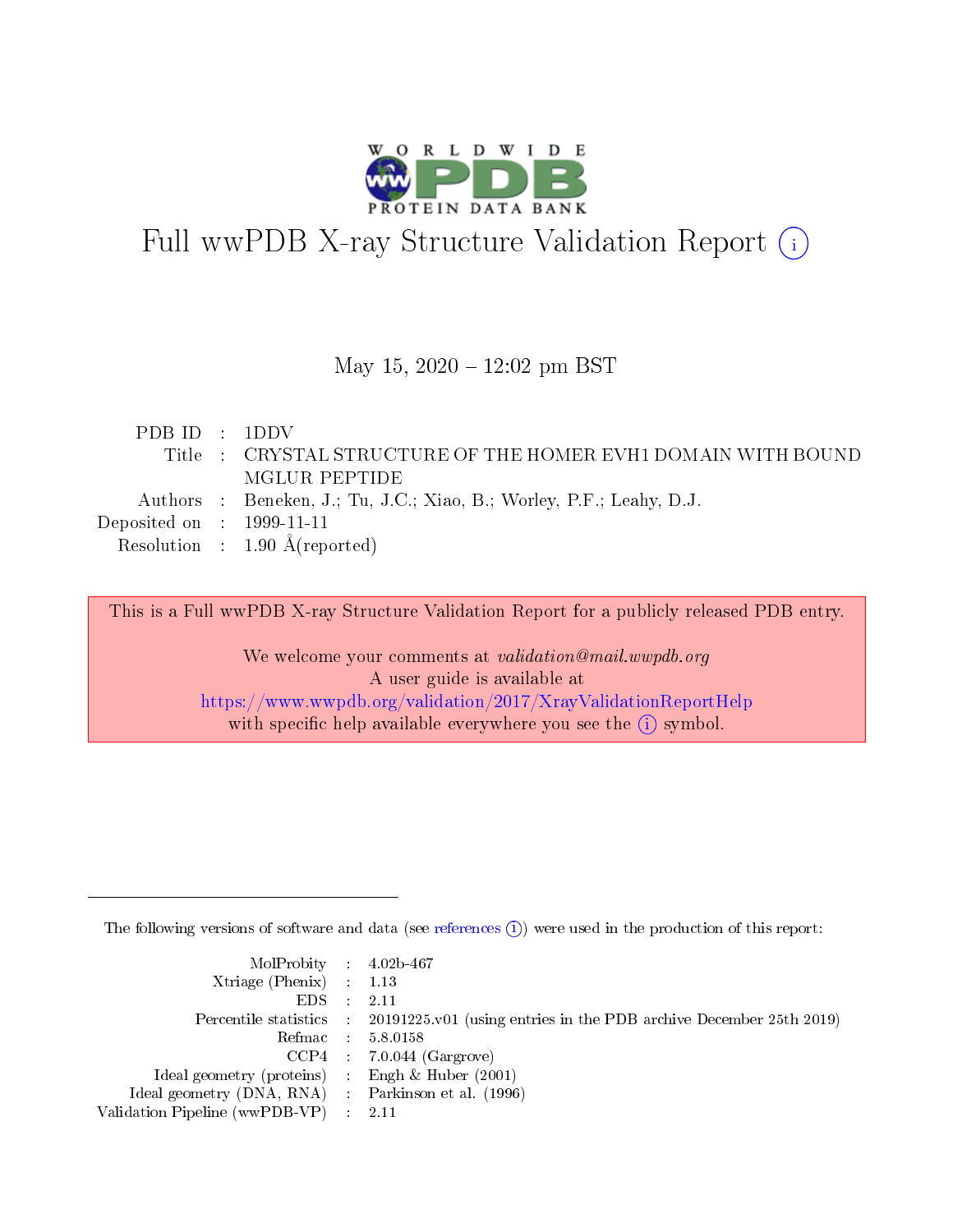## 1 [O](https://www.wwpdb.org/validation/2017/XrayValidationReportHelp#overall_quality)verall quality at a glance  $(i)$

The following experimental techniques were used to determine the structure: X-RAY DIFFRACTION

The reported resolution of this entry is 1.90 Å.

Percentile scores (ranging between 0-100) for global validation metrics of the entry are shown in the following graphic. The table shows the number of entries on which the scores are based.



| Metric                | Whole archive<br>$(\#\text{Entries})$ | Similar resolution<br>$(\#\text{Entries}, \text{resolution range}(\textup{\AA}))$ |
|-----------------------|---------------------------------------|-----------------------------------------------------------------------------------|
| $R_{free}$            | 130704                                | $6207(1.90-1.90)$                                                                 |
| Clashscore            | 141614                                | 6847 (1.90-1.90)                                                                  |
| Ramachandran outliers | 138981                                | 6760 (1.90-1.90)                                                                  |
| Sidechain outliers    | 138945                                | 6760 (1.90-1.90)                                                                  |
| RSRZ outliers         | 127900                                | $6082(1.90-1.90)$                                                                 |

The table below summarises the geometric issues observed across the polymeric chains and their fit to the electron density. The red, orange, yellow and green segments on the lower bar indicate the fraction of residues that contain outliers for  $>=$  3, 2, 1 and 0 types of geometric quality criteria respectively. A grey segment represents the fraction of residues that are not modelled. The numeric value for each fraction is indicated below the corresponding segment, with a dot representing fractions  $\epsilon=5\%$  The upper red bar (where present) indicates the fraction of residues that have poor fit to the electron density. The numeric value is given above the bar.

| Mol | $\mid$ Chain $\mid$ Length $\mid$ | Quality of chain |     |     |  |  |
|-----|-----------------------------------|------------------|-----|-----|--|--|
|     |                                   | 14%              |     |     |  |  |
|     | 111                               | 68%              | 25% | 6%  |  |  |
|     |                                   | 17%              |     |     |  |  |
|     |                                   | 83%              |     | 17% |  |  |

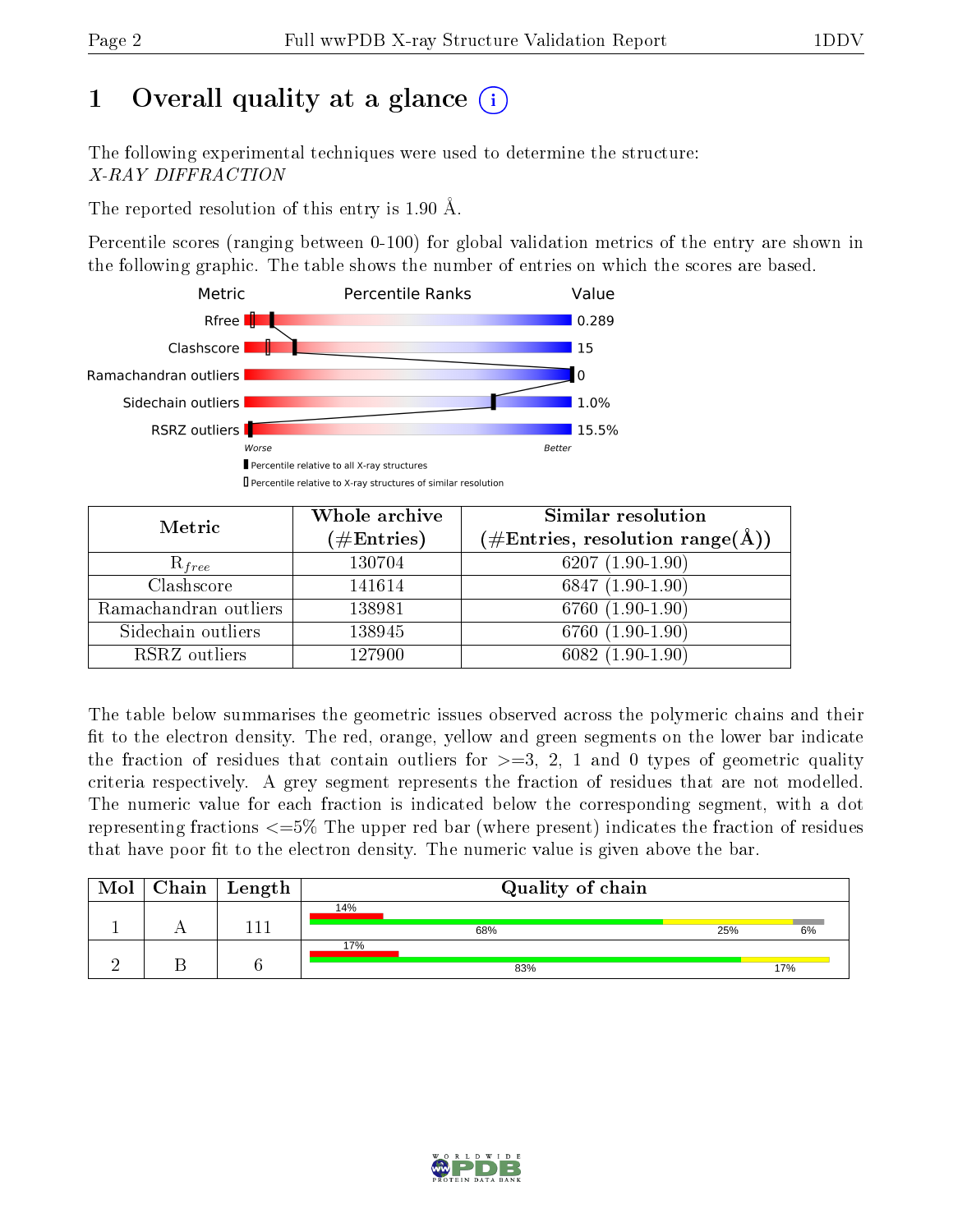# 2 Entry composition  $(i)$

There are 3 unique types of molecules in this entry. The entry contains 965 atoms, of which 0 are hydrogens and 0 are deuteriums.

In the tables below, the ZeroOcc column contains the number of atoms modelled with zero occupancy, the AltConf column contains the number of residues with at least one atom in alternate conformation and the Trace column contains the number of residues modelled with at most 2 atoms.

Molecule 1 is a protein called GLGF-DOMAIN PROTEIN HOMER.

| Mol | ${\bf Chain \mid Residues}$ | Atoms              |     |     |              |  | $\text{ZeroOcc}$   AltConf   Trace |  |
|-----|-----------------------------|--------------------|-----|-----|--------------|--|------------------------------------|--|
|     | $104\,$                     | $\rm Total$<br>843 | 540 | 145 | $15^{\circ}$ |  |                                    |  |

Molecule 2 is a protein called METABOTROPIC GLUTAMATE RECEPTOR MGLUR5.

|  | $\text{Mol}$   Chain   Residues | Atoms       |  |  |  | $\text{ZeroOcc} \mid \text{AltConf} \mid \text{Trace}$ |  |
|--|---------------------------------|-------------|--|--|--|--------------------------------------------------------|--|
|  |                                 | Total C N O |  |  |  |                                                        |  |

Molecule 3 is water.

|  | $Mol$   Chain   Residues | Atoms                 | ZeroOcc   AltConf |
|--|--------------------------|-----------------------|-------------------|
|  | 75                       | Total O<br>75<br>- 75 |                   |
|  |                          | Total O               |                   |

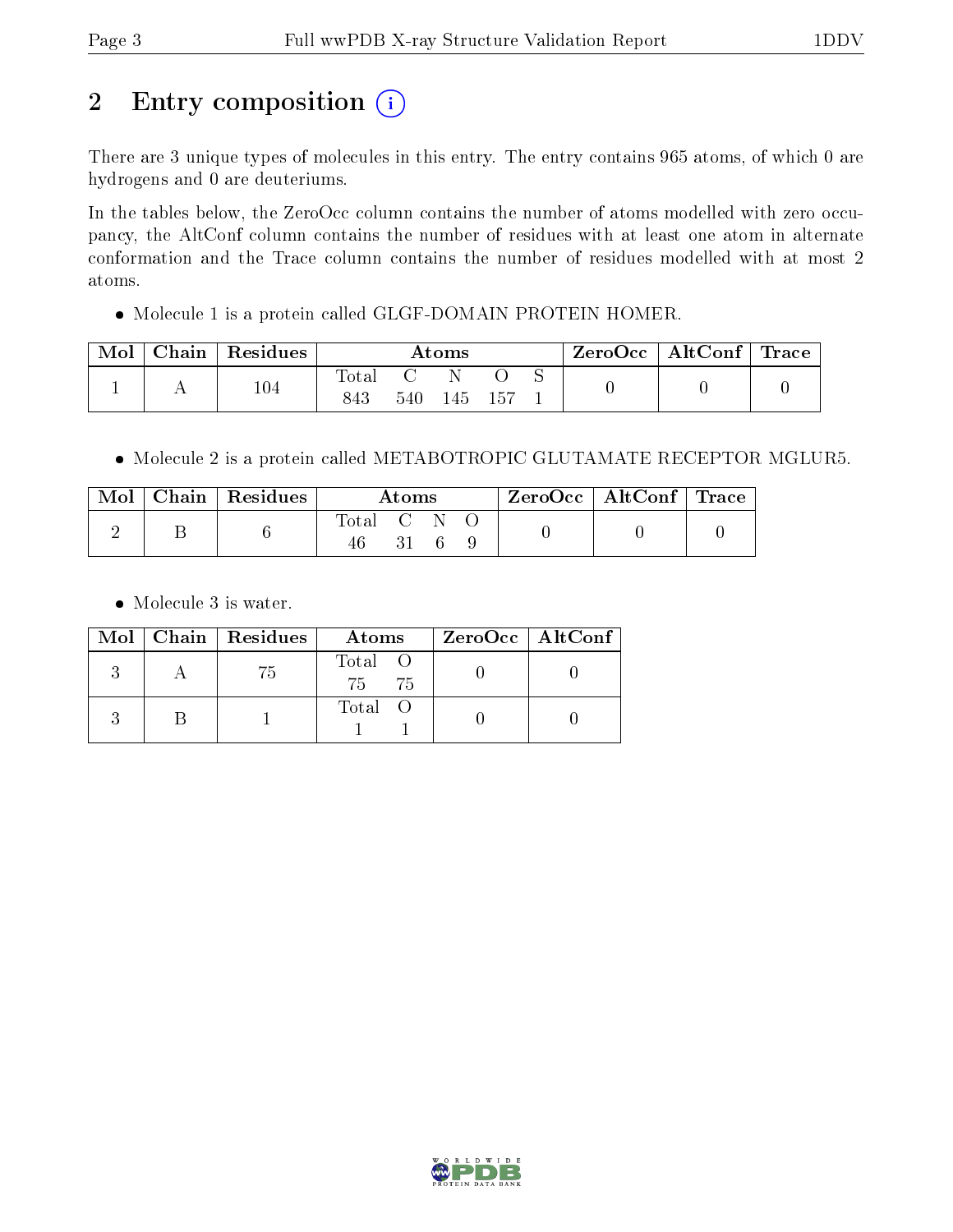## 3 Residue-property plots  $(i)$

These plots are drawn for all protein, RNA and DNA chains in the entry. The first graphic for a chain summarises the proportions of the various outlier classes displayed in the second graphic. The second graphic shows the sequence view annotated by issues in geometry and electron density. Residues are color-coded according to the number of geometric quality criteria for which they contain at least one outlier: green  $= 0$ , yellow  $= 1$ , orange  $= 2$  and red  $= 3$  or more. A red dot above a residue indicates a poor fit to the electron density (RSRZ  $> 2$ ). Stretches of 2 or more consecutive residues without any outlier are shown as a green connector. Residues present in the sample, but not in the model, are shown in grey.

• Molecule 1: GLGF-DOMAIN PROTEIN HOMER



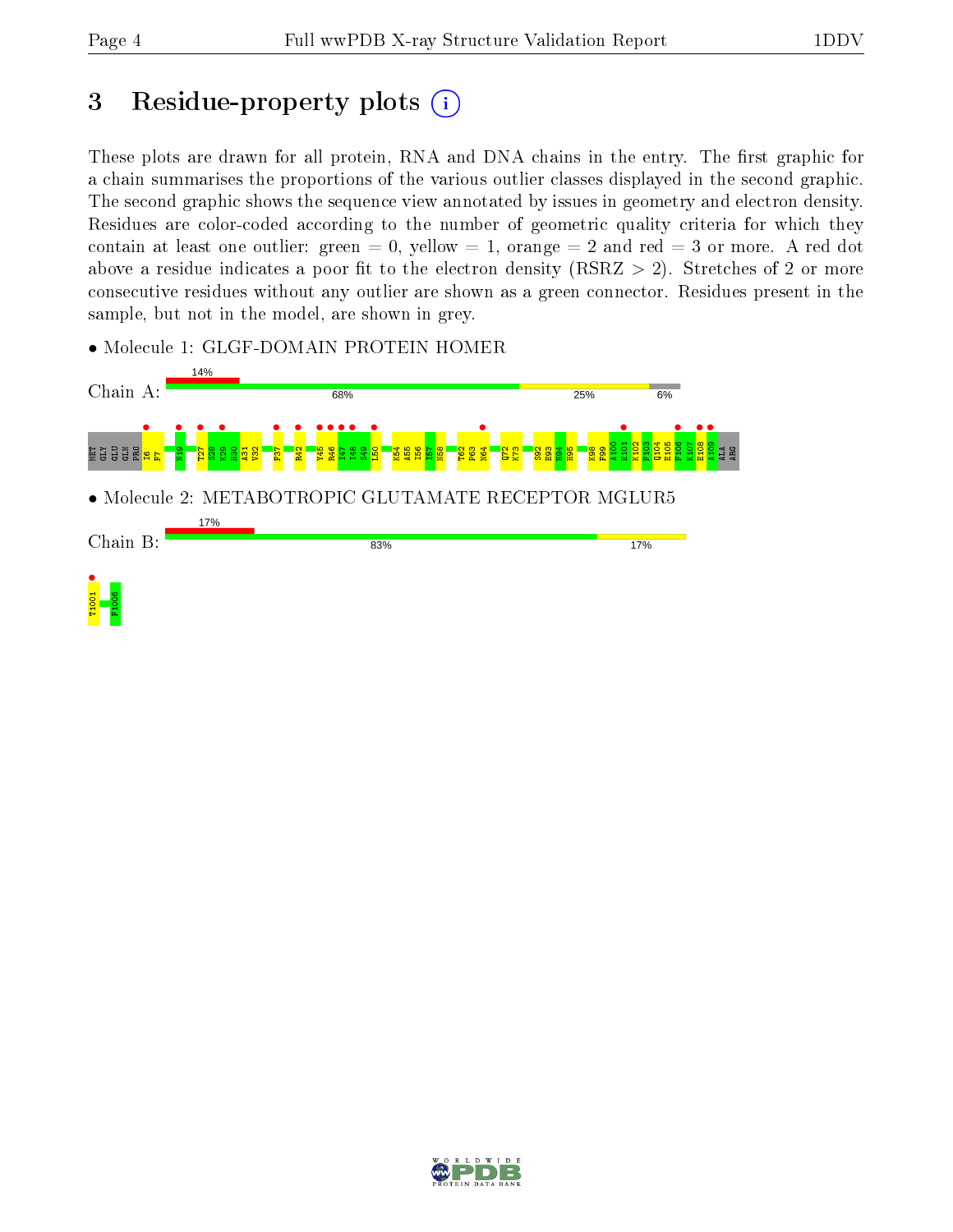## 4 Data and refinement statistics  $(i)$

| Property                                                             | Value                                           | Source     |
|----------------------------------------------------------------------|-------------------------------------------------|------------|
| Space group                                                          | P 21 21 2                                       | Depositor  |
| Cell constants                                                       | $48.60\text{\AA}$<br>55.70Å<br>35.90Å           | Depositor  |
| a, b, c, $\alpha$ , $\beta$ , $\gamma$                               | $90.00^\circ$<br>$90.00^\circ$<br>$90.00^\circ$ |            |
| Resolution $(A)$                                                     | 30.00<br>$-1.90$                                | Depositor  |
|                                                                      | 24.30<br>1.90<br>$\frac{1}{2}$                  | <b>EDS</b> |
| % Data completeness                                                  | (Not available) $(30.00-1.90)$                  | Depositor  |
| (in resolution range)                                                | $95.4(24.30-1.90)$                              | <b>EDS</b> |
| $R_{merge}$                                                          | 0.09                                            | Depositor  |
| $\mathrm{R}_{sym}$                                                   | (Not available)                                 | Depositor  |
| $\sqrt{I/\sigma}(I) > 1$                                             | 3.63 (at $1.90\text{\AA}$ )                     | Xtriage    |
| Refinement program                                                   | <b>CNS</b>                                      | Depositor  |
| $R, R_{free}$                                                        | $0.242$ ,<br>0.278                              | Depositor  |
|                                                                      | $0.253$ ,<br>0.289                              | DCC        |
| $R_{free}$ test set                                                  | 818 reflections $(10.25\%)$                     | wwPDB-VP   |
| Wilson B-factor $(A^2)$                                              | 32.7                                            | Xtriage    |
| Anisotropy                                                           | 0.056                                           | Xtriage    |
| Bulk solvent $k_{sol}(e/\mathring{A}^3)$ , $B_{sol}(\mathring{A}^2)$ | 0.31, 39.1                                      | <b>EDS</b> |
| L-test for $\mathrm{twinning}^2$                                     | $< L >$ = 0.49, $< L^2 >$ = 0.32                | Xtriage    |
| Estimated twinning fraction                                          | No twinning to report.                          | Xtriage    |
| $F_o, F_c$ correlation                                               | 0.92                                            | <b>EDS</b> |
| Total number of atoms                                                | 965                                             | wwPDB-VP   |
| Average B, all atoms $(A^2)$                                         | 34.0                                            | wwPDB-VP   |

Xtriage's analysis on translational NCS is as follows: The largest off-origin peak in the Patterson function is  $8.36\%$  of the height of the origin peak. No significant pseudotranslation is detected.

<sup>&</sup>lt;sup>2</sup>Theoretical values of  $\langle |L| \rangle$ ,  $\langle L^2 \rangle$  for acentric reflections are 0.5, 0.333 respectively for untwinned datasets, and 0.375, 0.2 for perfectly twinned datasets.



<span id="page-4-1"></span><span id="page-4-0"></span><sup>1</sup> Intensities estimated from amplitudes.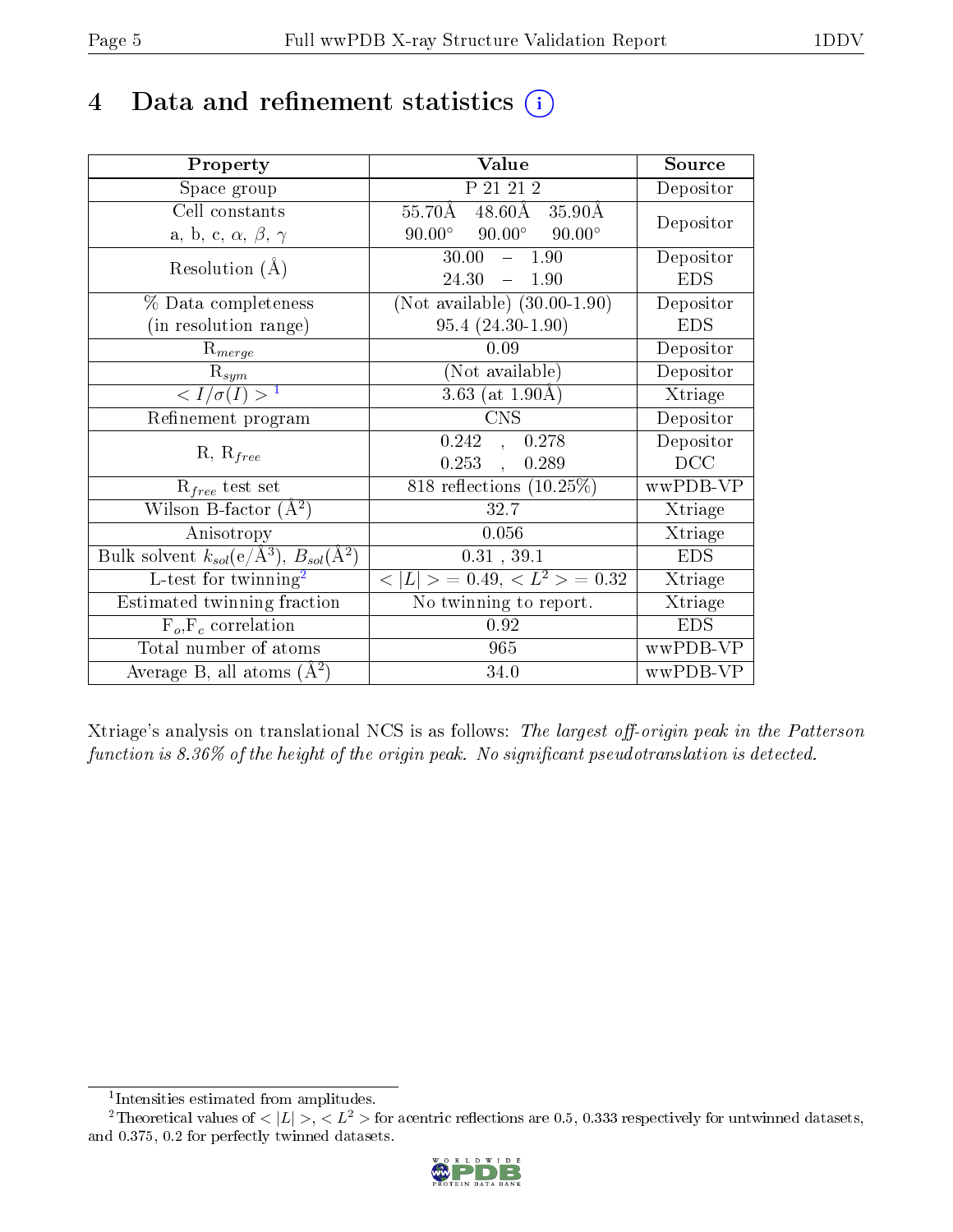## 5 Model quality  $(i)$

## 5.1 Standard geometry  $(i)$

The Z score for a bond length (or angle) is the number of standard deviations the observed value is removed from the expected value. A bond length (or angle) with  $|Z| > 5$  is considered an outlier worth inspection. RMSZ is the root-mean-square of all Z scores of the bond lengths (or angles).

| Mol      | Chain |      | Bond lengths | Bond angles |             |  |
|----------|-------|------|--------------|-------------|-------------|--|
|          |       | RMSZ | # $ Z  > 5$  | RMSZ        | # $ Z  > 5$ |  |
|          |       | 0.40 | 0/866        | 0.64        | 0/1171      |  |
| $\Omega$ | R     | 0.50 | '49          | 0.69        | 0/67        |  |
| AH       | All   | 0.40 | /915         | 0.64        | 1238        |  |

There are no bond length outliers.

There are no bond angle outliers.

There are no chirality outliers.

There are no planarity outliers.

## 5.2 Too-close contacts  $(i)$

In the following table, the Non-H and H(model) columns list the number of non-hydrogen atoms and hydrogen atoms in the chain respectively. The H(added) column lists the number of hydrogen atoms added and optimized by MolProbity. The Clashes column lists the number of clashes within the asymmetric unit, whereas Symm-Clashes lists symmetry related clashes.

|  |     |     | Mol   Chain   Non-H   H(model)   H(added)   Clashes   Symm-Clashes |
|--|-----|-----|--------------------------------------------------------------------|
|  | 843 | 819 |                                                                    |
|  |     |     |                                                                    |
|  |     |     |                                                                    |
|  |     |     |                                                                    |
|  |     |     |                                                                    |

The all-atom clashscore is defined as the number of clashes found per 1000 atoms (including hydrogen atoms). The all-atom clashscore for this structure is 15.

All (26) close contacts within the same asymmetric unit are listed below, sorted by their clash magnitude.

| Atom-1             | Atom-2          | Interatomic<br>distance (A) | $\cap$ lash $\Box$<br>overlap<br>(A, |  |
|--------------------|-----------------|-----------------------------|--------------------------------------|--|
| $1:$ A:45: TYR: OH | 3: A:415: HOH:O |                             | .03                                  |  |

Continued on next page...

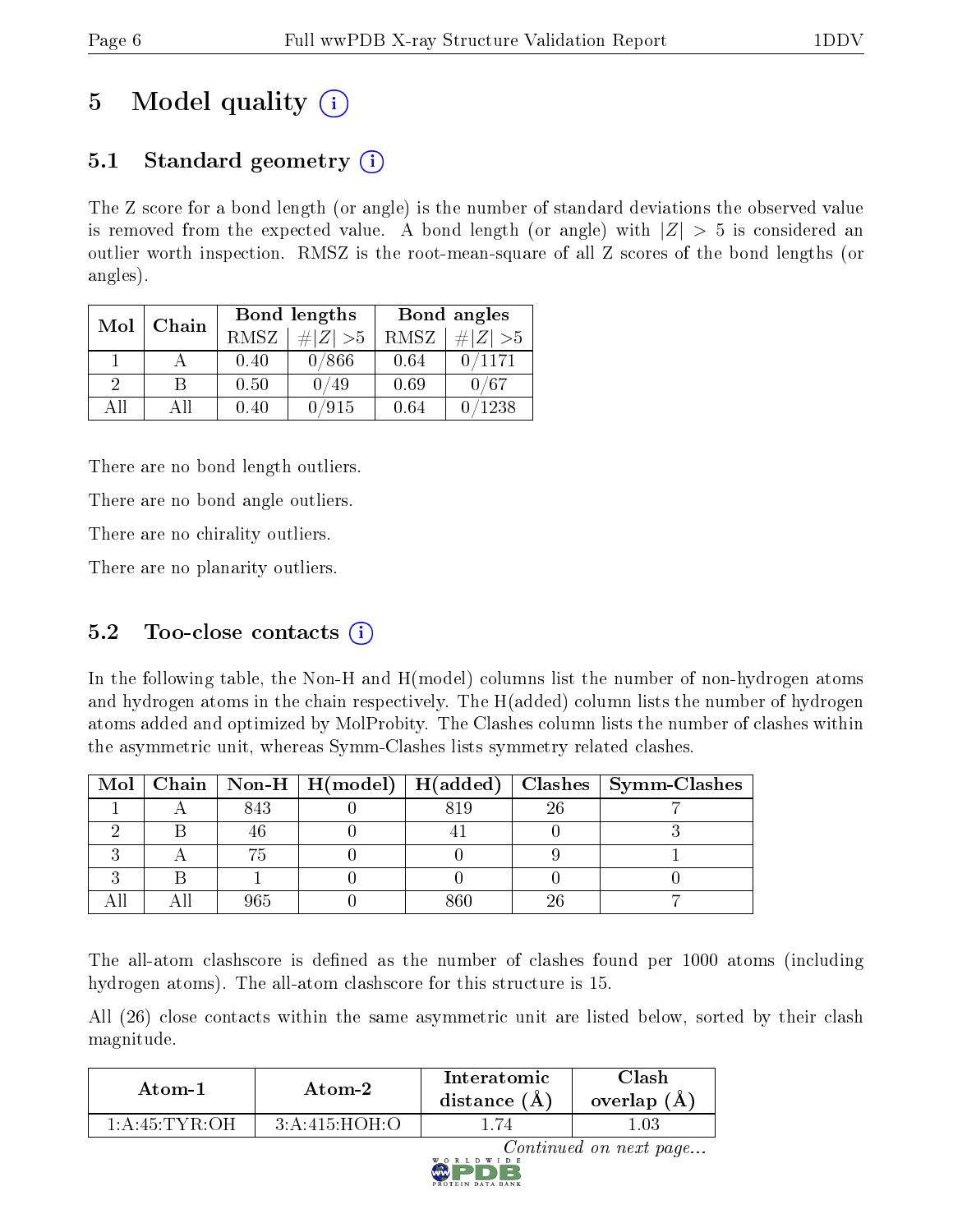| $\mathbf{r}$       | $\mathbf{1}$ $\mathbf{0}$    | Interatomic       | Clash         |
|--------------------|------------------------------|-------------------|---------------|
| Atom-1             | Atom-2                       | distance $(\AA)$  | overlap $(A)$ |
| 1:A:7:PHE:HZ       | 1: A:98: LYS: HD2            | 1.32              | 0.93          |
| 1: A:99: PHE: HA   | 3:A:419:HOH:O                | 1.75              | 0.85          |
| 1: A: 104: GLN: O  | 1:A:108:GLU:HG3              | 1.80              | 0.81          |
| 1:A:7:PHE:CZ       | 1: A:98: LYS: HD2            | 2.18              | 0.78          |
| 1: A:27:THR:OG1    | 3:A:441:HOH:O                | 2.03              | 0.77          |
| 1: A:98: LYS: HE3  | 3:A:438:HOH:O                | 1.89              | 0.73          |
| 1: A:62:THR:HG22   | 1: A:64: ASN:H               | $1.57\,$          | 0.70          |
| 1:A:27:THR:HG21    | 1: A:56: ILE: HB             | 1.77              | 0.65          |
| 1: A:6: ILE: HG21  | 1:A:37:PHE:CD1               | 2.33              | 0.64          |
| 1:A:46:ARG:HD3     | 3: A:469:HOH:O               | 2.01              | $0.61\,$      |
| 1:A:62:THR:HG23    | 1:A:63:PRO:HD2               | 1.82              | 0.61          |
| 1: A: 73: LYS: HE2 | 1:A:92:SER:HA                | 1.84              | 0.60          |
| 1: A:98: LYS:O     | 1: A:102:LYS:HG2             | 2.03              | 0.58          |
| 1: A:50: LEU: HD12 | 1: A:54:LYS:O                | 2.04              | $0.58\,$      |
| 1:A:42:ARG:HG3     | 1:A:46:ARG:NH2               | $2.19\,$          | $0.56\,$      |
| 1:A:27:THR:CG2     | 1: A:56: ILE: HB             | 2.39              | 0.51          |
| 1: A:95: HIS: ND1  | 1: A:98: LYS: HE2            | 2.28              | 0.49          |
| 1:A:104:GLN:HG3    | $1:A:108:GL\overline{U:OE2}$ | 2.14              | 0.47          |
| 1:A:105:GLU:HB2    | 3:A:413:HOH:O                | $2.\overline{15}$ | 0.46          |
| 1: A:72: GLN: HG3  | 1:A:93:GLU:HB2               | 2.00              | 0.43          |
| 1: A:32: VAL:HG21  | 1:A:56:ILE:HD11              | 2.01              | 0.42          |
| 1:A:102:LYS:HB2    | 3:A:419:HOH:O                | $2.19\,$          | 0.42          |
| 1: A:6: ILE: HG21  | 1: A:37:PHE:HD1              | 1.83              | 0.42          |
| 1:A:73:LYS:NZ      | 3:A:453:HOH:O                | 2.52              | 0.42          |
| 1: A:98: LYS: HD3  | 3:A:433:HOH:O                | 2.20              | 0.41          |

Continued from previous page...

All (7) symmetry-related close contacts are listed below. The label for Atom-2 includes the symmetry operator and encoded unit-cell translations to be applied.

| Atom-1                      | Atom-2                  | Interatomic<br>distance $(\AA)$ | Clash<br>overlap $(A)$ |
|-----------------------------|-------------------------|---------------------------------|------------------------|
| 1: A:6: ILE: CD1            | 1:A:37:PHE:CZ[2 655]    | 1.36                            | 0.84                   |
| 1:A:42:ARG:NH2              | 2:B:1001:THR:OG1[4 555] | 1.55                            | 0.65                   |
| 1:A:108:GLU:OE1             | 3:A:476:HOH:O[1 556]    | 1.55                            | 0.65                   |
| 1:A:6:ILE:CD1               | 1:A:37:PHE:CE1[2 655]   | 1.65                            | 0.55                   |
| 1:A:31:ALA:O                | 2:B:1001:THR:CG2[3 545] | 1.92                            | 0.28                   |
| 1: A:50: LEU:CD1            | 1:A:55:ALA:CB[2 655]    | 2.03                            | 0.17                   |
| $1:A:42:ARG:\overline{NH2}$ | 2:B:1001:THR:O[4 555]   | 2.07                            | 0.13                   |

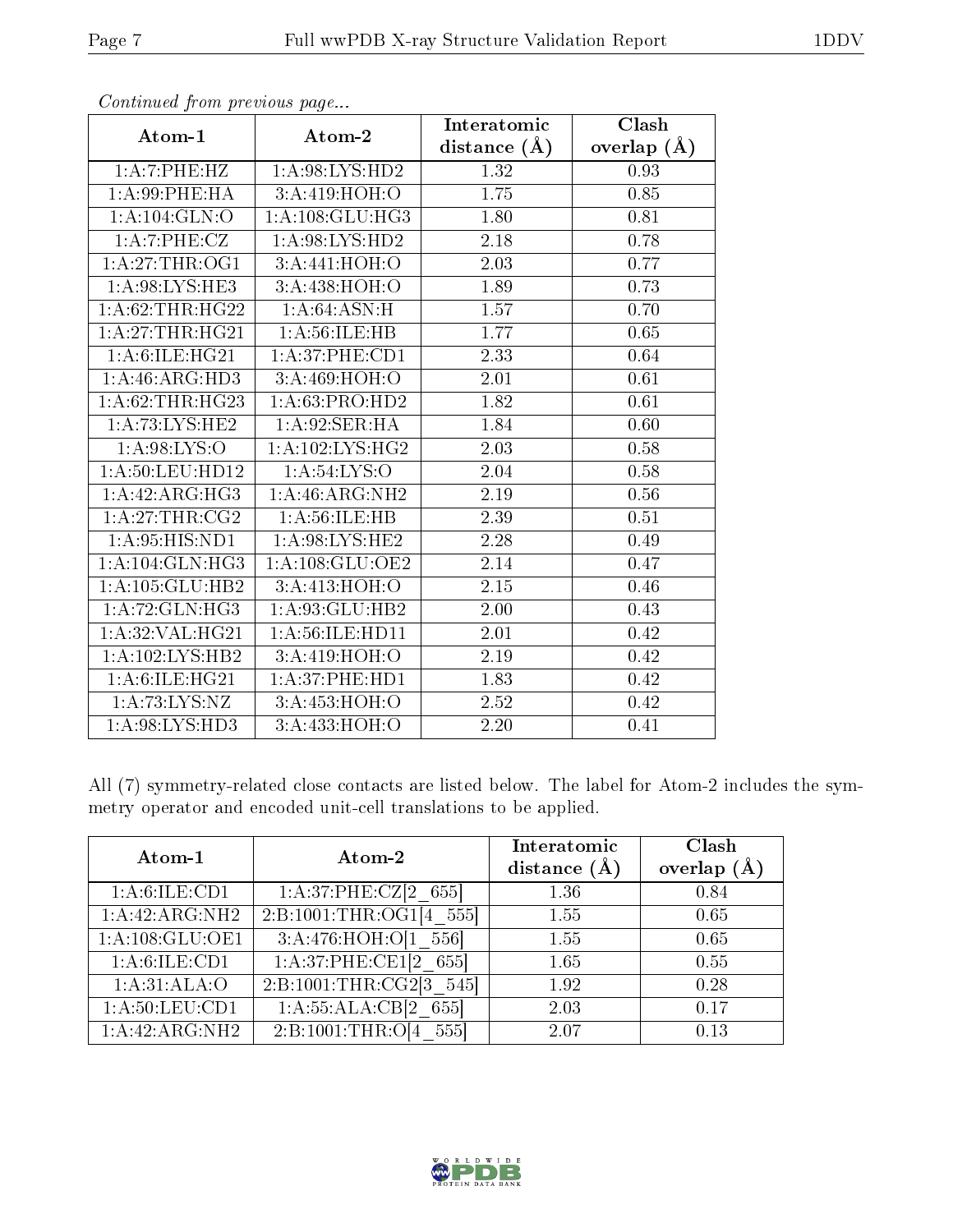## 5.3 Torsion angles (i)

#### 5.3.1 Protein backbone  $(i)$

In the following table, the Percentiles column shows the percent Ramachandran outliers of the chain as a percentile score with respect to all X-ray entries followed by that with respect to entries of similar resolution.

The Analysed column shows the number of residues for which the backbone conformation was analysed, and the total number of residues.

| Mol | Chain | Analysed        | Favoured        | Allowed | $\blacksquare$ Outliers | Percentiles         |     |
|-----|-------|-----------------|-----------------|---------|-------------------------|---------------------|-----|
|     |       | $102/111(92\%)$ | 99(97%)         | 3(3%)   |                         | $\vert$ 100 $\vert$ | 100 |
|     | В     | $4/6$ (67\%)    | $4(100\%)$      |         |                         | 100                 | 100 |
| All | Аll   | $106/117(91\%)$ | $\pm 103$ (97%) | 3(3%)   |                         | 100                 |     |

There are no Ramachandran outliers to report.

#### 5.3.2 Protein sidechains  $(i)$

In the following table, the Percentiles column shows the percent sidechain outliers of the chain as a percentile score with respect to all X-ray entries followed by that with respect to entries of similar resolution.

The Analysed column shows the number of residues for which the sidechain conformation was analysed, and the total number of residues.

| Mol | Chain | Analysed         | Rotameric   | Outliers | Percentiles                                |
|-----|-------|------------------|-------------|----------|--------------------------------------------|
|     |       | $93/98$ $(95\%)$ | 92(99%)     | $1(1\%)$ | 73<br><b>73</b>                            |
|     |       | $6/6$ (100%)     | 6 $(100\%)$ |          | $\vert$ 100 $\vert$<br>$\vert$ 100 $\vert$ |
| All | All   | 99/104(95%)      | 98 (99%)    | $1(1\%)$ | 76<br>76 <sub>1</sub>                      |

All (1) residues with a non-rotameric sidechain are listed below:

| Chain | <b>Res</b> | рe |
|-------|------------|----|
|       |            |    |

Some sidechains can be flipped to improve hydrogen bonding and reduce clashes. All (2) such sidechains are listed below:

| Mol | Chain | <b>Res</b> | l'ype |
|-----|-------|------------|-------|
|     |       | 58         |       |
|     |       |            | 41.   |

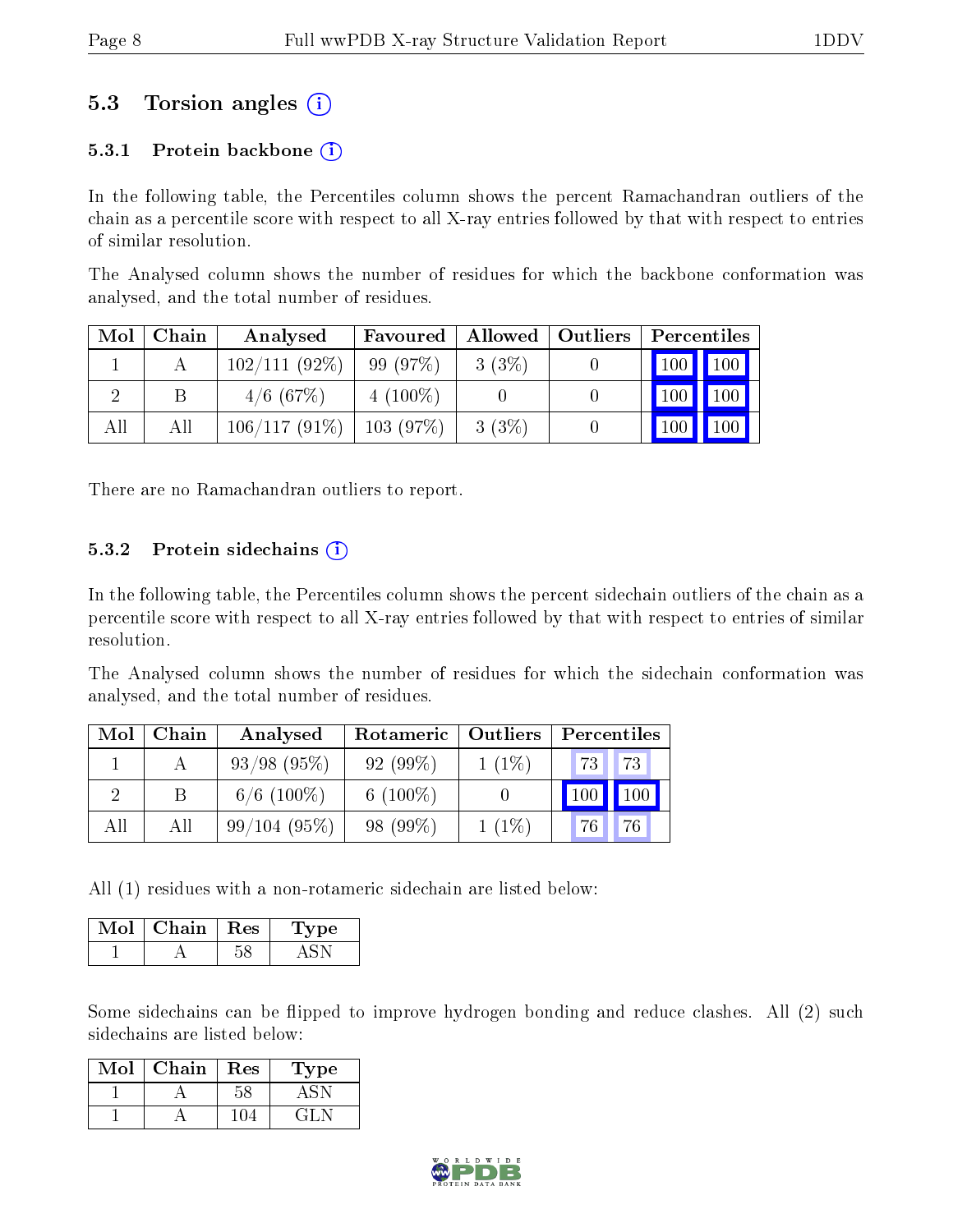#### 5.3.3 RNA [O](https://www.wwpdb.org/validation/2017/XrayValidationReportHelp#rna)i

There are no RNA molecules in this entry.

#### 5.4 Non-standard residues in protein, DNA, RNA chains (i)

There are no non-standard protein/DNA/RNA residues in this entry.

#### 5.5 Carbohydrates  $(i)$

There are no carbohydrates in this entry.

#### 5.6 Ligand geometry  $(i)$

There are no ligands in this entry.

#### 5.7 [O](https://www.wwpdb.org/validation/2017/XrayValidationReportHelp#nonstandard_residues_and_ligands)ther polymers (i)

There are no such residues in this entry.

### 5.8 Polymer linkage issues  $(i)$

There are no chain breaks in this entry.

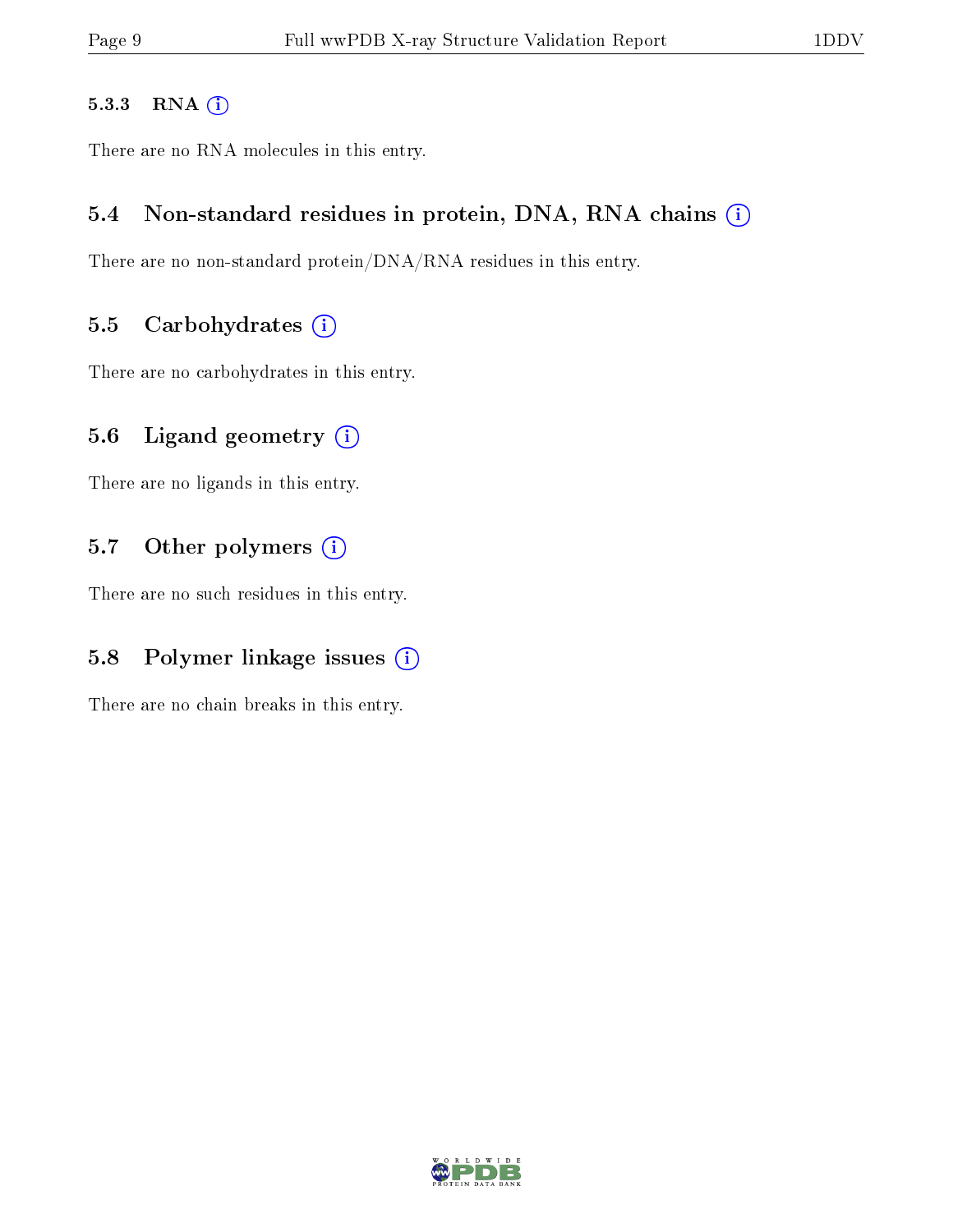## 6 Fit of model and data  $(i)$

## 6.1 Protein, DNA and RNA chains  $(i)$

In the following table, the column labelled  $#RSRZ> 2'$  contains the number (and percentage) of RSRZ outliers, followed by percent RSRZ outliers for the chain as percentile scores relative to all X-ray entries and entries of similar resolution. The OWAB column contains the minimum, median,  $95<sup>th</sup>$  percentile and maximum values of the occupancy-weighted average B-factor per residue. The column labelled ' $Q< 0.9$ ' lists the number of (and percentage) of residues with an average occupancy less than 0.9.

| Mol | Chain | Analysed        | ${ <\hspace{-1.5pt}{\mathrm{RSRZ}} \hspace{-1.5pt}>}$ | $\#\text{RSRZ}{>}2$ |             | $OWAB(A^2)$    | $\rm Q\textcolor{black}{<}0.9$ |
|-----|-------|-----------------|-------------------------------------------------------|---------------------|-------------|----------------|--------------------------------|
|     |       | $104/111(93\%)$ | 1.00                                                  | $16(15\%)$ 2        | $\boxed{2}$ | 22, 31, 46, 63 |                                |
|     |       | $6/6$ (100\%)   | 1.16                                                  | $1(16\%)$           |             | 26, 30, 32, 34 |                                |
| All | All   | $110/117(94\%)$ | 1.01                                                  | $17(15\%)$<br> 2    | ി           | 22, 31, 46, 63 |                                |

All (17) RSRZ outliers are listed below:

| Mol            | Chain              | Res  | Type                 | <b>RSRZ</b> |
|----------------|--------------------|------|----------------------|-------------|
| $\mathbf{1}$   | A                  | 37   | PHE                  | 10.8        |
| $\mathbf{1}$   | $\overline{\rm A}$ | 6    | ILE                  | 4.9         |
| $\mathbf{1}$   | $\overline{\rm A}$ | 45   | TYR                  | 4.0         |
| $\mathbf{1}$   | $\overline{A}$     | 108  | GLU                  | $4.0\,$     |
| $\mathbf{1}$   | A                  | 42   | $\rm{ARG}$           | 3.9         |
| $\mathbf{1}$   | $\overline{A}$     | 109  | ALA                  | 3.6         |
| $\mathbf{1}$   | $\mathbf{A}$       | 46   | $\rm{ARG}$           | 3.5         |
| $\overline{2}$ | B                  | 1001 | THR                  | 3.4         |
| $\mathbf{1}$   | $\overline{A}$     | 50   | LEU                  | 3.1         |
| $\mathbf{1}$   | A                  | 64   | <b>ASN</b>           | 3.0         |
| $\mathbf{1}$   | $\bf{A}$           | 27   | THR                  | 2.9         |
| $\mathbf{1}$   | $\overline{\rm A}$ | 106  | PHE                  | 2.8         |
| $\mathbf{1}$   | $\overline{A}$     | 47   | ILE                  | 2.6         |
| $\mathbf{1}$   | $\overline{\rm A}$ | 101  | $\operatorname{GLU}$ | 2.5         |
| $\mathbf{1}$   | $\overline{\rm A}$ | 29   | LYS                  | 2.2         |
| $\mathbf 1$    | A                  | 48   | ILE                  | $2.1\,$     |
| 1              | А                  | 19   | $\operatorname{ASN}$ | 2.0         |

### 6.2 Non-standard residues in protein, DNA, RNA chains  $(i)$

There are no non-standard protein/DNA/RNA residues in this entry.